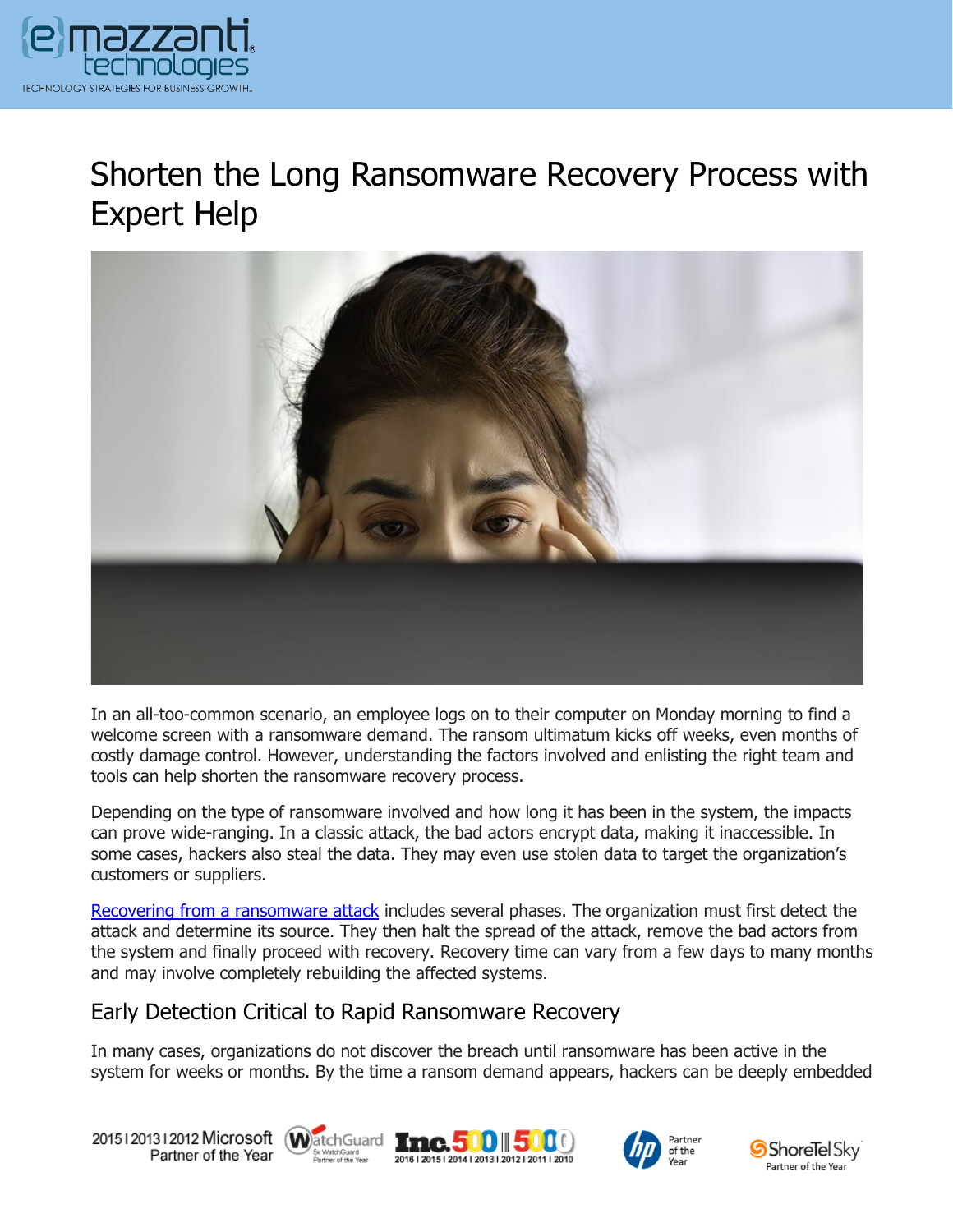in the network. Eradicating the bad actors and recovering from the infection then proves both timeconsuming and costly.

Multiple signs can indicate a ransomware infection. Ideally, companies have implemented antivirus and malware detection software that will sound an early alarm when an anomaly occurs. But a sophisticated ransomware attack can sometimes bypass those systems.



Other signs can include unfamiliar file extensions or files that have changed names. Likewise, increased network activity or suspicious communication from the network to outside sources can indicate the presence of a hacker. Finally, slow or inconsistent system performance and encrypted files raise a red flag.

Early detection allows the security team to contain the infection before it has time to spread, thus minimizing the damage. Consequently, constant security monitoring should form an essential part of any cybersecurity strategy.

## Common Factors that Increase Cost and Time to Recover

In addition to the time between breach and detection, several other factors significantly impact recovery time and cost. These include:

• **Insufficient disaster recovery plan** – Organizations with well-documented and tested [incident response plans](https://www.emazzanti.net/incident-response-plan/) have a much greater chance of quick and successful recovery. However, in the absence of an effective plan, companies waste precious time gathering a team and making recovery decisions on the fly.

20151201312012 Microsoft WatchGuard **Inc.500 500** Partner of the Year Sx WatchGuard<br>Partner of the Year